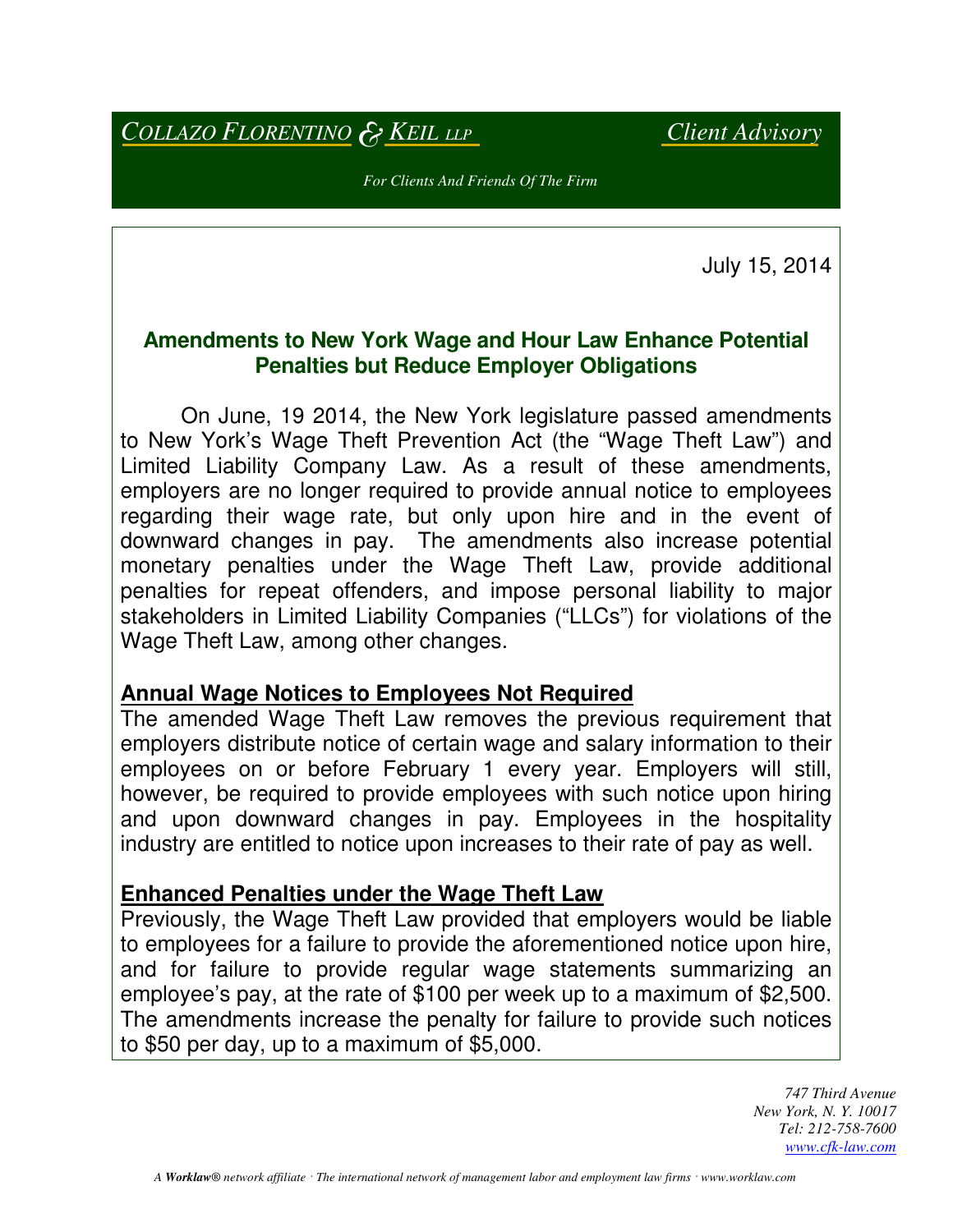Also, if the New York State Department of Labor ("DOL") finds that an employer has repeatedly, willfully, or egregiously violated New York wage and hour laws, the employer will be required to provide summary wage and hour data regarding its employees for publication on the DOL website.

The amendments also impose enhanced penalties for repeat violations. Prior civil penalties of up to \$10,000 for infractions may be supplemented by additional fines of up to \$20,000 for additional infractions occurring within a six-year period. Liquidated damages of up to \$20,000 are also now available.

## **Personal Liability for LLC Owners**

The amendment also revises the New York Limited Liability Company statute to subject the ten individuals with the greatest ownership interests in an LLC to personal liability for any unpaid wages or salary due under the New York law. This change conforms the LLC Law to the state Business Corporation Law, which already contains a similar provision.

# **Other Changes and Requirements**

Another amendment to the Wage Theft Law limits the Commissioner of Labor's discretion over the scope of an investigation; henceforth, all investigations must review the entire six-year statute of limitations period unless the Commissioner notifies all affected employees that the investigation will be limited. In addition, the Wage Theft Law was amended to prevent business owners from avoiding liability by dissolving and reforming companies, and requires construction contractors to report findings of wage violations to their employees.